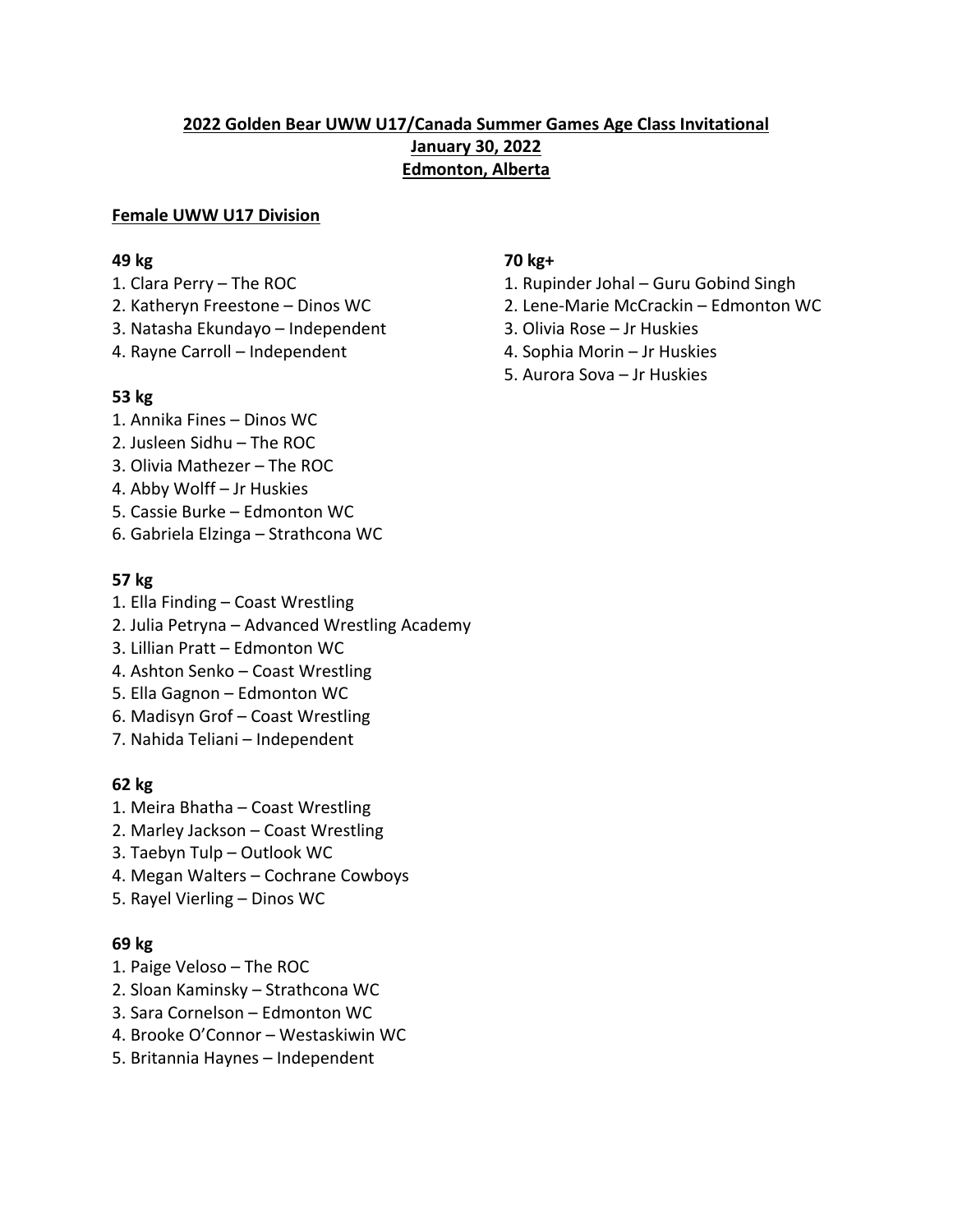### **Male UWW U17 Division**

### **49 kg 73 kg**

- 
- 2. Aairc Lang Advanced Wrestling Academy 2. Sartaj Sanghera Canadian Mal WC
- 
- 
- 
- 6. Daniel McFee Strathcona WC 6. Jared Sand Independent

### **53 kg 78 kg**

- 1. Liam Gorton Coast Wrestling 1. Rohit Bal Canadian Mal WC
- 
- 3. Henry Gregory Edmonton WC 3. Dilon Hammer Jr Huskies
- 4. Morgan Hill Cochrane Cowboys 4. Nathan Bolton Edmonton WC
- 5. Dominic Dubeau Strathcona WC

- 
- 2. Cale Sundquist Strathcona WC 3. Desmond Laroque Jr Huskies
- 
- 4. Kynan Haintz Takedown Wrestling Academy 5. Manpreet Kang Olympia WC
- 

- 1. Gurjot Sahota Guru Gobind Singh 1. Jastej Mundi Rustom WC
- 2. Zubail Dzhabrailov Edmonton WC 2. Connor Bren Dinos WC
- 
- 4. William Dormaar Wetaskiwin WC 4. Ezra Noskey Independent
- 5. Emerson Rubuliak Independent 5. Aishik Ghosh Independent
- 

## **68 kg**

- 1. Michaeljeet Grewal Guru Gobind Singh
- 2. Brendan Maguire Cochrane Cowboys
- 3. Nolan Stewart Coast Wrestling
- 4. Lochlan Scott Strathcona WC
- 5. Corey Spencer Strathcona WC
- 6. Myles Allarie Independent

- 1. Zecheriah Topping Jr Huskies 1. Tejvir Dhinsa Guru Gobind Singh
	-
- 3. Diyaal Johal The ROC 3. Habib Saidmohammad Independent
- 4. Anson Smale Edmonton WC 4. Manveer Bachra Canadian Mal WC
- 5. Grady Mullin Jr Huskies 5. Elijah Sangalang Edmonton WC
	-

- 
- 2. Cash Friend Dinos WC 2. Simon Trokhymchuk Jr Huskies
	-
	-

## **84 kg**

- **60 kg** 1. Nicholas Hooper Cochrane Cowboys
- 1. Fred Calingay Dinos WC 2. Joseph Breedlove Dinos WC
	-
- 3. Lachlan Crooks The ROC 4. Harshvir Sandhu Olympia WC
	-
- 5. Noah Sharkey Dinos WC 6. Justin Lalli Canadian Mal WC

## **65 kg 88 kg**

- 
- 
- 3. Khalin Radev Edmonton WC 3. John Manns Wetaskiwin WC
	-
	-
- 6. Riki Mallon Independent 6. Derek Wang Independent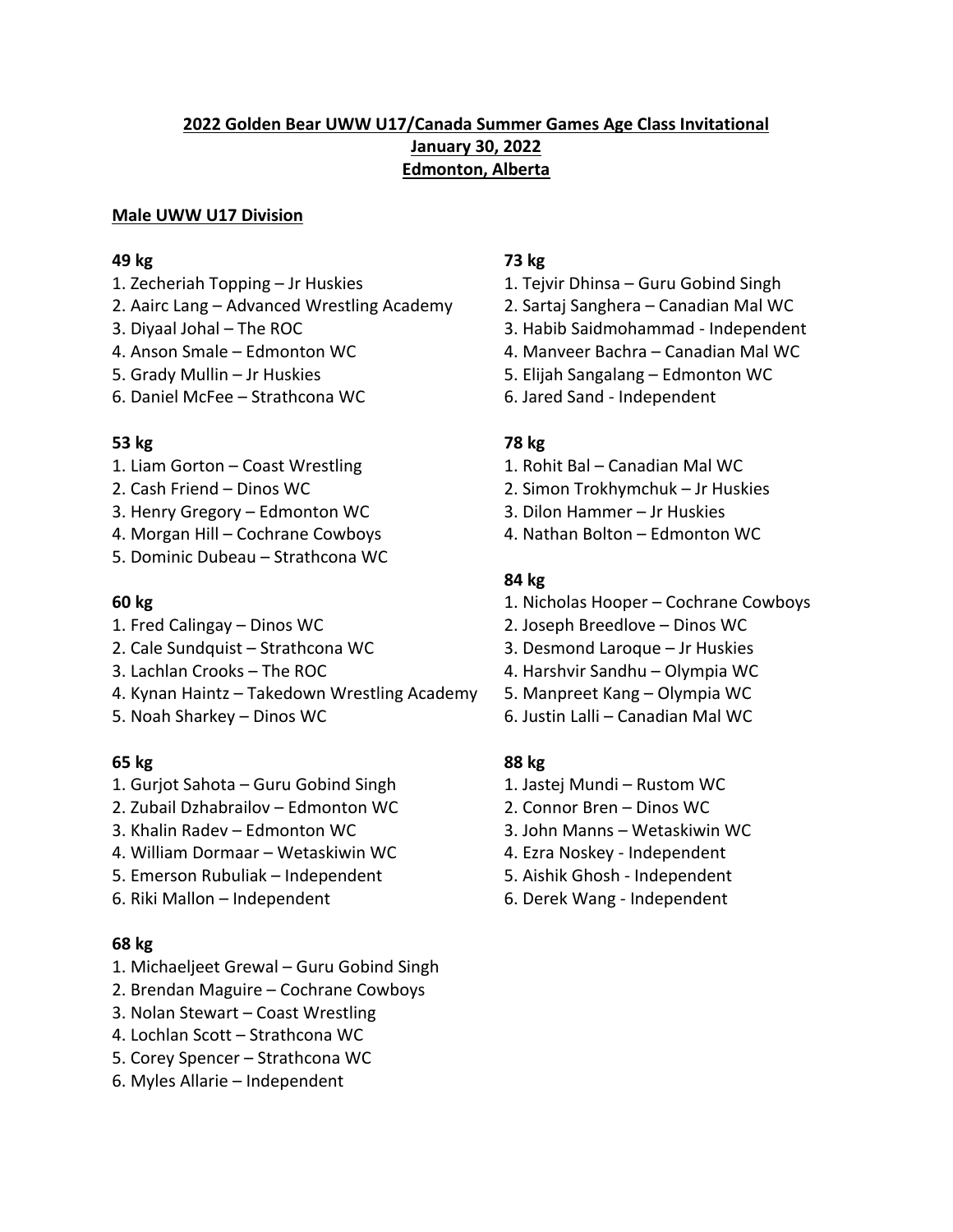### **Female CSG Division**

### **51.5 kg** 64 kg

- 
- 
- 3. Cassie Burke Edmonton WC 3. Olivia Campbell Jr Huskies
- 

### **53 kg**

- 1. Annika Fines Dinos WC **70 kg**
- 
- 
- 

- 
- 2. Sierra Mullin Jr Huskies
- 3. Madisyn Grof Coast Wrestling **76 kg+**
- 4. Julia Petryna Advanced Wrestling Academy 1. Rupinder Johal Guru Gobind Singh
- 5. Trinti Tanasiychuk Edmonton WC 2. Myah Phillips Jr Huskies

- 
- 
- 3. Simran Khattra Takedown Wrestling Academy
- 4. Jade Tanasiychuk Edmonton WC
- 5. Reese Norum Dinos WC

## **61 kg**

- 1. Gabriela Cross Dinos WC
- 2. Marley Jackson Coast Wrestling
- 3. Laya Cornelson Edmonton WC
- 4. Megan Walters Cochrane Cowboys
- 5. Maya Lemieux Dinos WC

- 1. Jusleen Sidhu The ROC 1. Angelina Ellis-Toddington Dinos WC
- 2. Clara Perry Hero Wrestling 2. Meira Bhath Coast Wrestling
	-
- 4. Kat Holden Independent 4. Hannah Andronyk Edmonton WC
	- 5. Kaia Haintz Takedown Wrestling Academy

- 2. Olivia Mathezer The ROC 1. Lene-Marie McCrackin Edmonton WC
- 3. Miranda Samuelson Independent 2. Bronwyn Dormaar Edmonton WC
- 4. Abby Wolff Jr Huskies 3. Paige Veloso The ROC
	- 4. Jewel Balmer Dinos WC
- **56 kg** 5. Rachel Usselman Jr Huskies
- 1. Ivy Threatful Unattached 6. Brooke O'Connor Wetaskiwin WC

- 
- 
- 3. Olivia Rose Jr Huskies
- **58 kg** 4. Jasleen Mann Edmonton WC
- 1. Ella Finding Coast Wrestling 5. Brydon Switzer Edmonton WC
- 2. Ali Jones Jr Huskies 6. Dimitra Russell Edmonton WC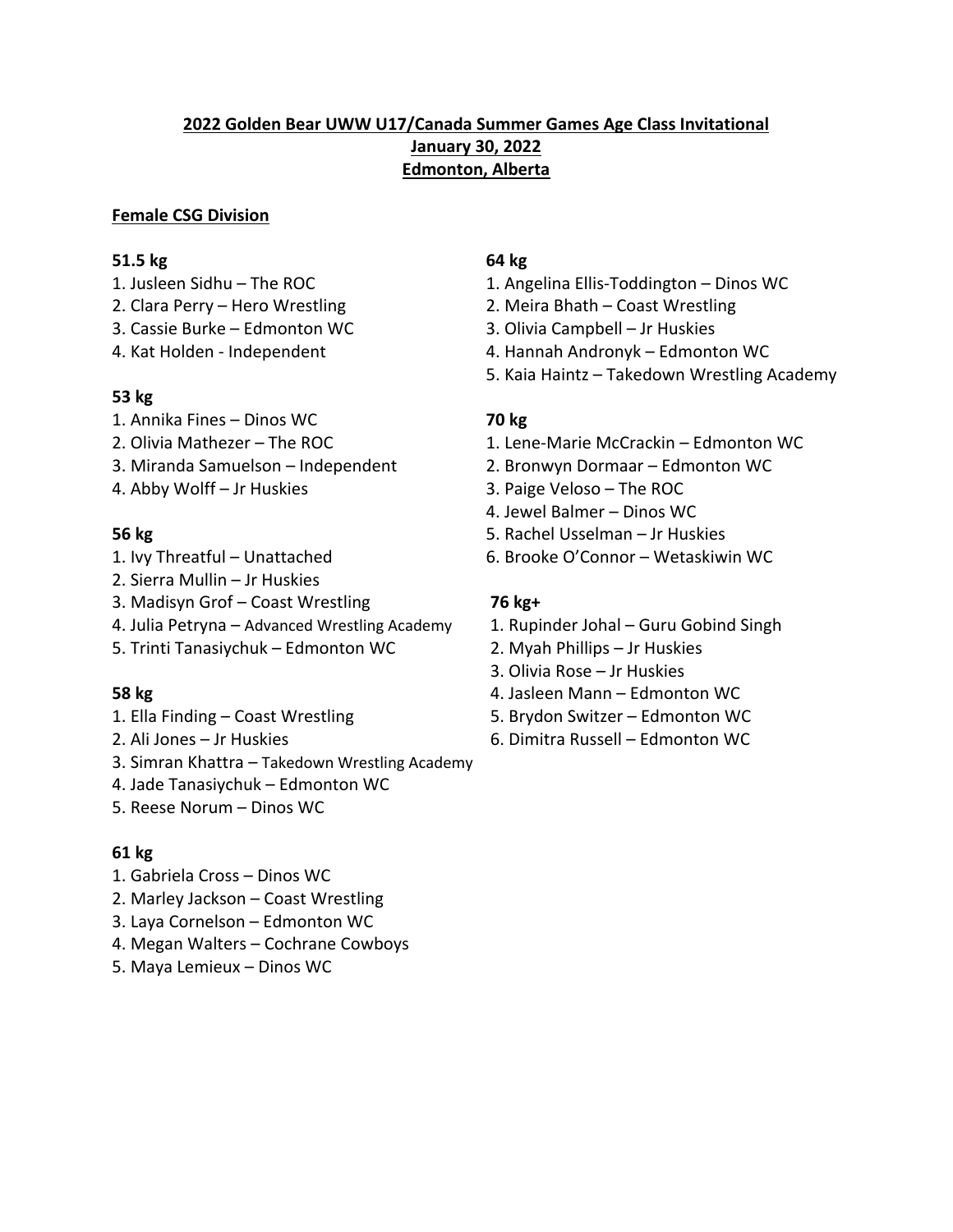### **Male CSG Division**

### **51 kg 69 kg**

- 1. Aairc Lang Advanced Wrestling Academy 1. Sehaj Sidhu Canadian Mal WC
- 
- 
- 

### **58 kg**

- 1. Griffin Stewart Jr Huskies **72 kg**
- 
- 3. Haintz Kynan Takedown Wrestling Academy 2. Gagan Grewal Miri Piri WC
- 4. Kaden Urrutia Dinos WC 3. Eli Fines Dinos WC

- 1. Jagvir Grewal Guru Gobind Singh 6. Jared Sand Independent
- 2. Fred Calingay Dinos WC
- 3. Khalin Radev Edmonton WC **76 kg**
- 4. Jaden Parr Edmonton WC 1. Arashk Rasti Unattached
- 5. Daniel Evanson Strathcona WC 2. Brantley Saar Dinos WC

- 
- 
- 3. Youseff El-Shayeb The ROC
- 4. Walid Ehatasham Jr Huskies **79 kg**
- 5. Malachi Marks Independent 1. Peter McCrackin Unattached

- 1. Prabjot Mander Canadian Mal WC 4. Isaac Rogers-Hill Dinos WC
- 2. Brendan Maguire Cochrane Cowboys
- 3. Braedon Monts Coast Wrestling **82 kg**
- 
- 5. William Dormaar Wetaskiwin WC 2. Luke Nelson Jr Huskies
- 6. Zubail Dzhabrailov Edmonton WC 3. Connor Bren Dinos WC

- 
- 2. Diyaal Johal The ROC 2. Shahbaaz Singh The ROC
- 3. Liam Gorton Coast Wrestling 3. Kent Bilena Advanced Wrestling Club
- 4. Anson Smale Edmonton WC 4. Lochlan Scott Strathcona WC
	- 5. Myles Allarie Independent

- 2. Lachlan Crooks The ROC 1. Tejvir Dhinsa Guru Gobind Singh
	-
	-
	- 4. Aidan Gresik Strathcona WC
- **61 kg** 5. Corbin McCann Independent
	-

- 
- 
- 3. Bryce Goring Strathcona WC
- **65 kg** 4. Jastej Mundi Rustom WC
- 1. Donovan Neudorf Jr Huskies 5. Nathan Bolton Edmonton WC
- 2. Ben Reid Edmonton WC 6. Patrick Joyce Edmonton WC

- 
- 2. Rohit Bal Canadian Mal WC
- **67 kg** 3. Nicholas Hooper Cochrane Cowboys
	-

- 4. Corey Spencer Strathcona WC 1. Owen Gudmundson Unattached
	-
	-
	- 4. Joseph Breedlove Dinos WC
	- 5. Desmond Laroque Jr Huskies